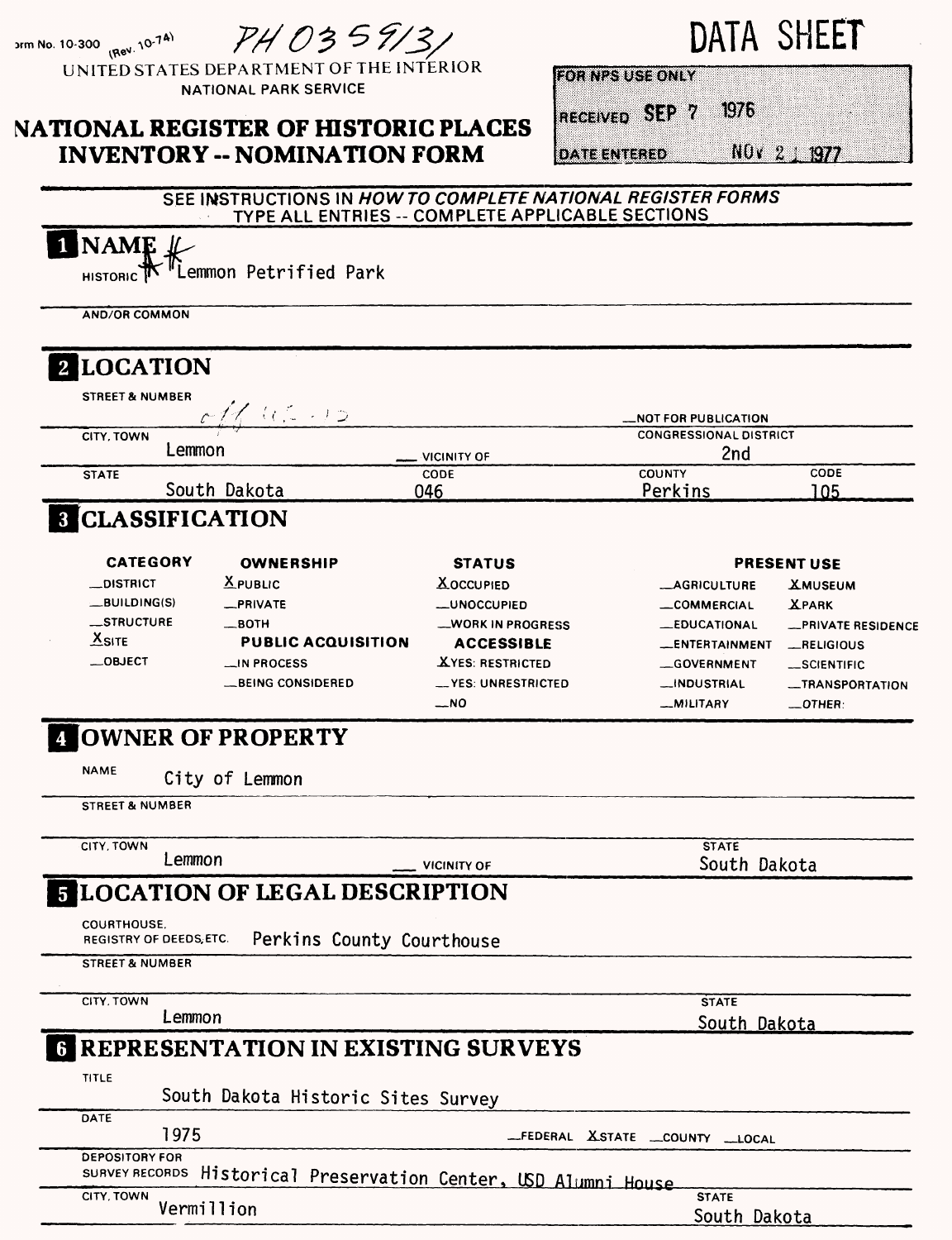

**CONDITION CHECK ONE CHECK ONE —EXCELLENT \_DETERIORATED —UNALTERED X&RIGINAL SITE XXGOOD \_RUINS XJ&LTERED —MOVED DATE\_\_\_\_\_\_\_ —FAIR \_UNEXPOSED**

DESCRIBE THE PRESENT AND ORIGINAL (IF KNOWN) PHYSICAL APPEARANCE

If the traveler crosses the northern plains of South Dakota to the city of Lemmon, he will come upon a very interesting and unusual site—the world's largest petrified wood park. This site consists of 3200 tons of petrified wood, 100 tons of petrified grass, and tons of cannon ball boulders which are either standing in the condition they were found or stacked and cemented together to form conical pyramids, pillars, various other configurations, and three buildings.

Of the structures, two of them serve a functional purpose: one houses the Chamber of Commerce, and the other, a museum. Both use petrified logs in their construction, but the latter utilizes it throughout including a petrified grass floor. The polygonal shaped museum's main exterior features are spires of varying height along the roof's edge; the interior exhibits are mostly related to local history, geology, or pioneer life. The third structure employs over three hundred tons of petrified wood and resemble: a miniature castle.

The stone itself dates back to the Mesozoic times and there are numerous examples of fossilized plant and animal life captured within the material. It comes in a variety of sizes and shapes and has a diversity of color. The cannonball boulders come from a similarly named river in North Dakota and derive their name from their oval and smooth look. The interplay of the current and the sand, which rubs against the stones, causes them to take on their appearance. Their diameter varies from a half a foot to several feet.

All of this stone appears in an area of less than an acre and it creates a rather bizarre picture. The park has changed since it opened in 1932 because some of the visitors have stolen the stone, and also, the construction of a tennis court caused the loss of some monuments. Also, the Chamber of Commerce building was once a gas station, but overall, the site still retains much of its original appearance.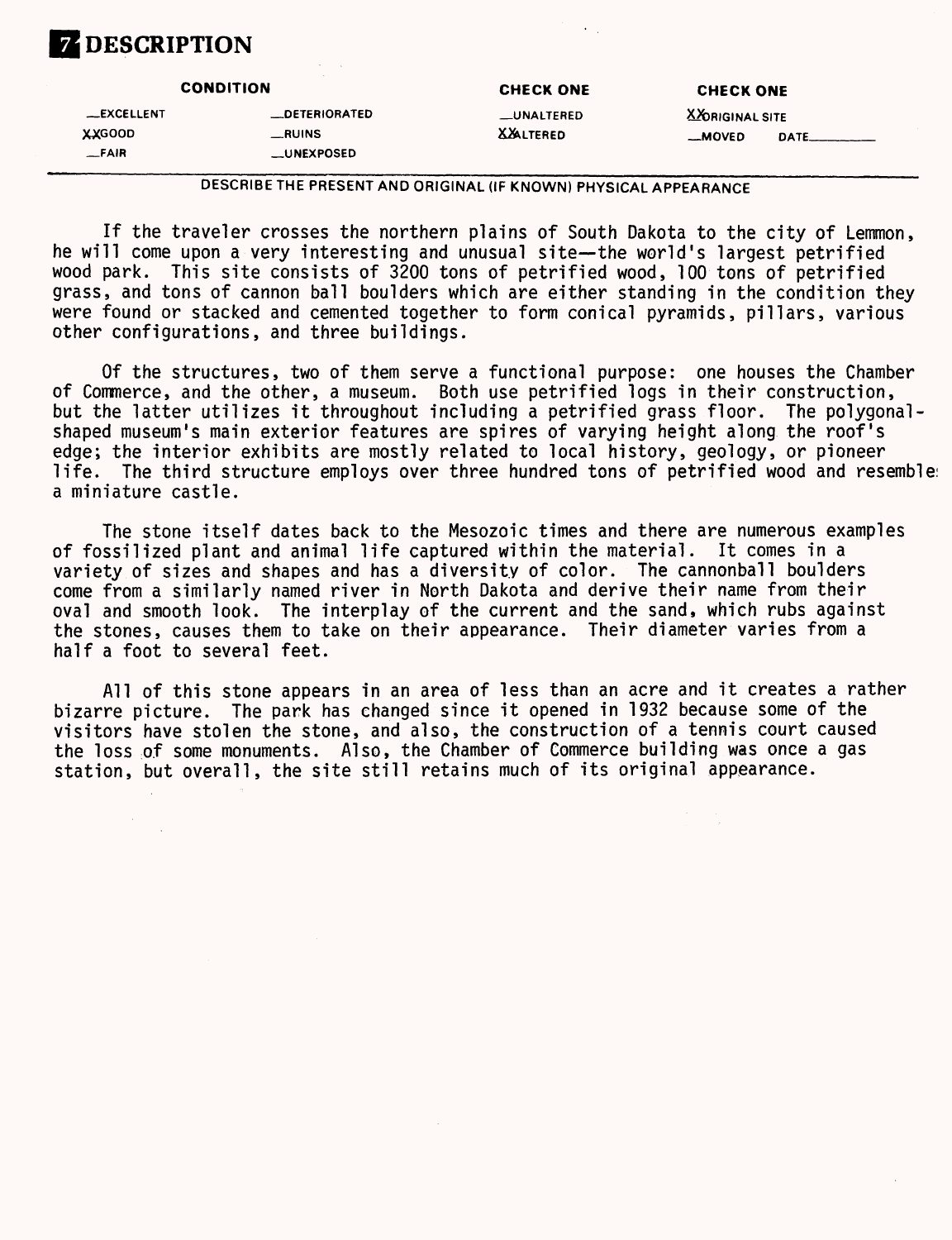| <b>SPECIFIC DATES</b> | 1928                            | <b>BUILDER/ARCHITECT</b>                         | Olaf S.                        | Quammen                      |
|-----------------------|---------------------------------|--------------------------------------------------|--------------------------------|------------------------------|
|                       |                                 | <b>INVENTION</b>                                 |                                |                              |
| -006 KX               | COMMUNICATIONS                  | <b>__INDUSTRY</b>                                | _POLITICS/GOVERNMENT           | <b>LOTHER (SPECIFY)</b>      |
| $-1800-1899$          | <b>XCOMMERCE</b>                | <b>__EXPLORATION/SETTLEMENT</b>                  | <b>__PHILOSOPHY</b>            | _TRANSPORTATION              |
| $-1700-1799$          | $\_$ ART                        | <b>ENGINEERING</b>                               | —MUSIC                         | __THEATER                    |
| $-1600-1699$          | <b>ARCHITECTURE</b>             | <b>EDUCATION</b>                                 | _MILITARY                      | <b>XXSOCIAL/HUMANITARIAN</b> |
| $-1500-1599$          | <b>__AGRICULTURE</b>            | <b>ECONOMICS</b>                                 | <b>LITERATURE</b>              | SCULPTURE                    |
| $-1400-1499$          | <b>__ARCHEOLOGY-HISTORIC</b>    | <b>CONSERVATION</b>                              | _LAW                           | $\equiv$ SCIENCE             |
| <b>_PREHISTORIC</b>   | <b>__ARCHEOLOGY-PREHISTORIC</b> | COMMUNITY PLANNING                               | <b>LLANDSCAPE ARCHITECTURE</b> | RELIGION                     |
| PERIOD                |                                 | AREAS OF SIGNIFICANCE -- CHECK AND JUSTIFY BELOW |                                |                              |

#### **STATEMENT OF SIGNIFICANCE**

**SIGNIFICANCE**

The city of Lemmon has the world's largest petrified wood park which has been important to the city's commercial development. It also is significant in the social humanitarian area for two reasons. First, Ole S. Quammen, the founder, built the park partially to hire the jobless during the years of the Great Depression. Secondly, Alice Quammen, his daughter, donated the park to the city for the public's benefit.

Ole S. Quammen was among the people who arrived on the first passenger train Into Lemmon in 1907. He owned and operated a lumberyard which was a prosperous enterprise in a newly developing town located on the treeless plains. However, he has become better known for his hobby than his business success. Quammen was an amateur geologist who roamed the county examining petrified wood which was quite abundant.

Around 1926 he and his son David began to formulate plans of establishing a park with examples of petrified wood made into various configurations. The idea was not implemented until 1928. The father believed that gathering the best example of the material in one place would enhance his studies, provide an interesting exhibit, and help hire the jobless. The project took around four years to complete. It gave many people, especially ranchers, an income during those early depression years. They continued to work on the park with the completion of the museum in 1933. The Quammens had gathered 600,000 pounds of petrified grass, 8,200,000 pounds of petrified and agatized wood, and 13,000 bones. This was quite an achievement for them and all the people who hauled those stones by wagon.

Unfortunately, both father and son were unable to enjoy their success very long for they both died in 1934. The park then came under the ownership of Alice Quammen who kept the land until she donated it, with conditions, to the city in 1954. Since then, the city has maintained the park and hired caretakers to take care of it and dispense information to tourists.

To many people, this site is extremely important to history and development of the city. The construction of the park employed many people who might have had to otherwise leave the area. Also, since its inception, it has been a boon to the tourist industry for the state and especially to Lemmon. This, of course, is important to the commercial development of a city. Although it is less than fifty years old, it must be remembered that the town was not started until 1907 which makes it a rather early undertaking in the city's history. It is definitely Lemmon's most important landmark.